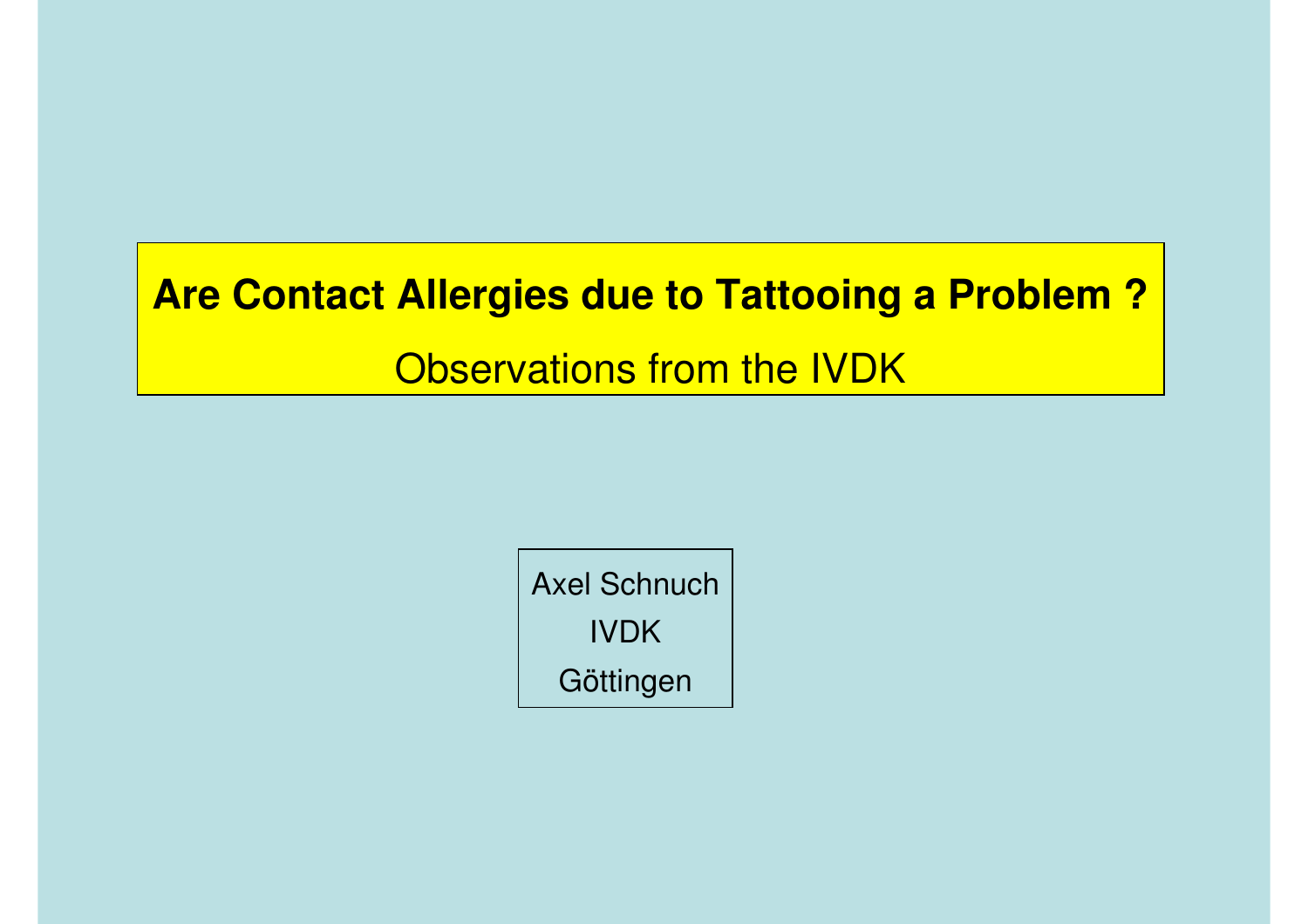# **I V D K:**

-

>50 dermatologicalcentres incentral Europa



erreich

Graz

- -> 12.000 Patients / Year
- -> 250.000 Patients collected
- -Data centre in Göttingen

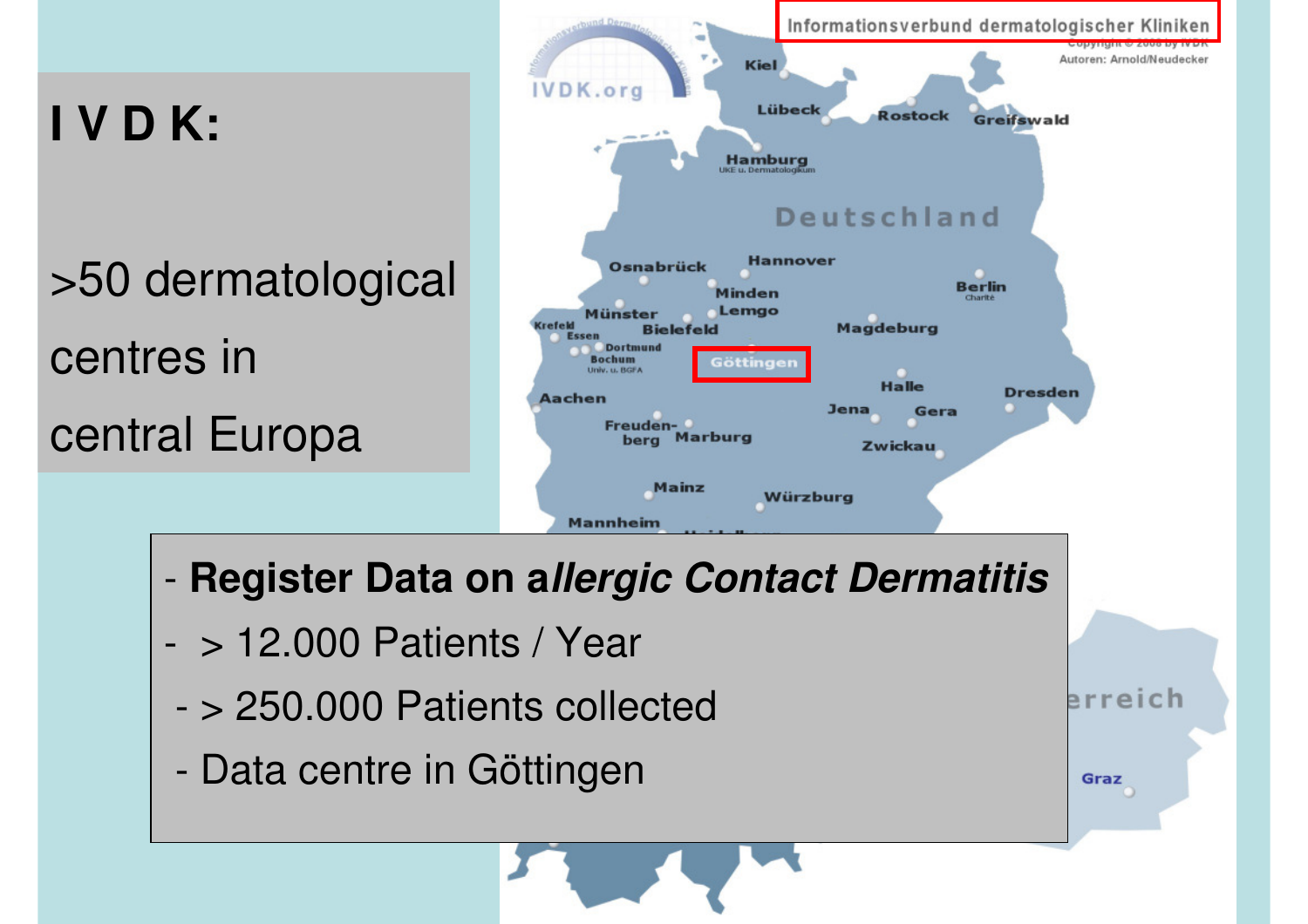#### ….data on allergic contact dermatitis:

### **Results of Allergy Tests ("patch tests")**





#### p-Phenylenediamine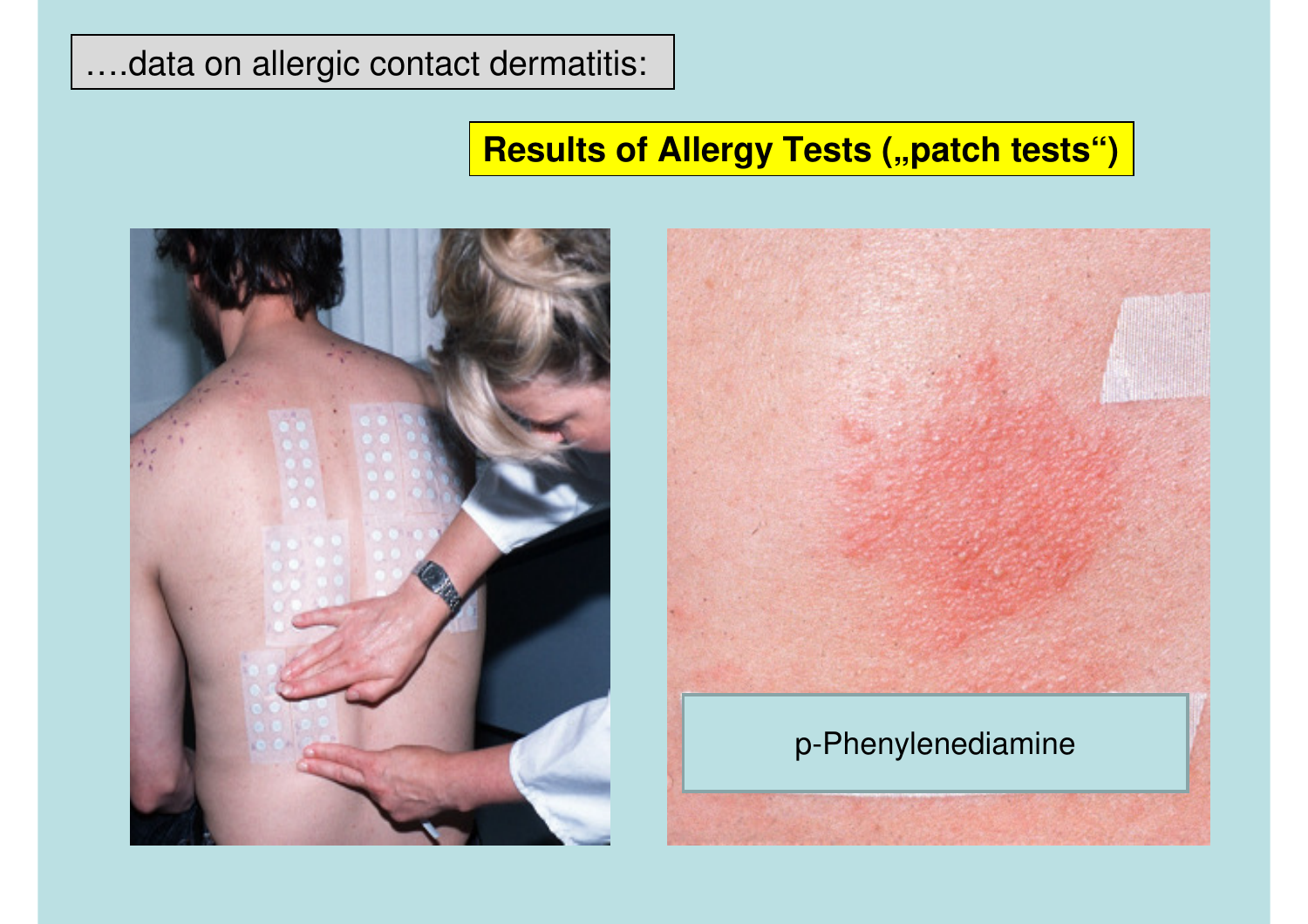Data on allergic contact dermatitis

-Patch test data (sensitization to ?)

-Exposure data (occupation, <mark>"contactant" -</mark> sentization caused by ?

-Clinical data (e.g. site of eczema)  $\begin{matrix} \phantom{\bullet} & \phantom{\dagger} & \phantom{\dagger} & \phantom{\dagger} & \phantom{\dagger} & \phantom{\dagger} & \phantom{\dagger} & \phantom{\dagger} & \phantom{\dagger} & \phantom{\dagger} & \phantom{\dagger} & \phantom{\dagger} & \phantom{\dagger} & \phantom{\dagger} & \phantom{\dagger} & \phantom{\dagger} & \phantom{\dagger} & \phantom{\dagger} & \phantom{\dagger} & \phantom{\dagger} & \phantom{\dagger} & \phantom{\dagger} & \phantom$ 

| K51             | <b>TATTOOS</b>   |
|-----------------|------------------|
| K <sub>11</sub> | Rubber           |
| K <sub>5</sub>  | drugs            |
| K <sub>2</sub>  | cosmetics/creams |
| K1              | <b>Textiles</b>  |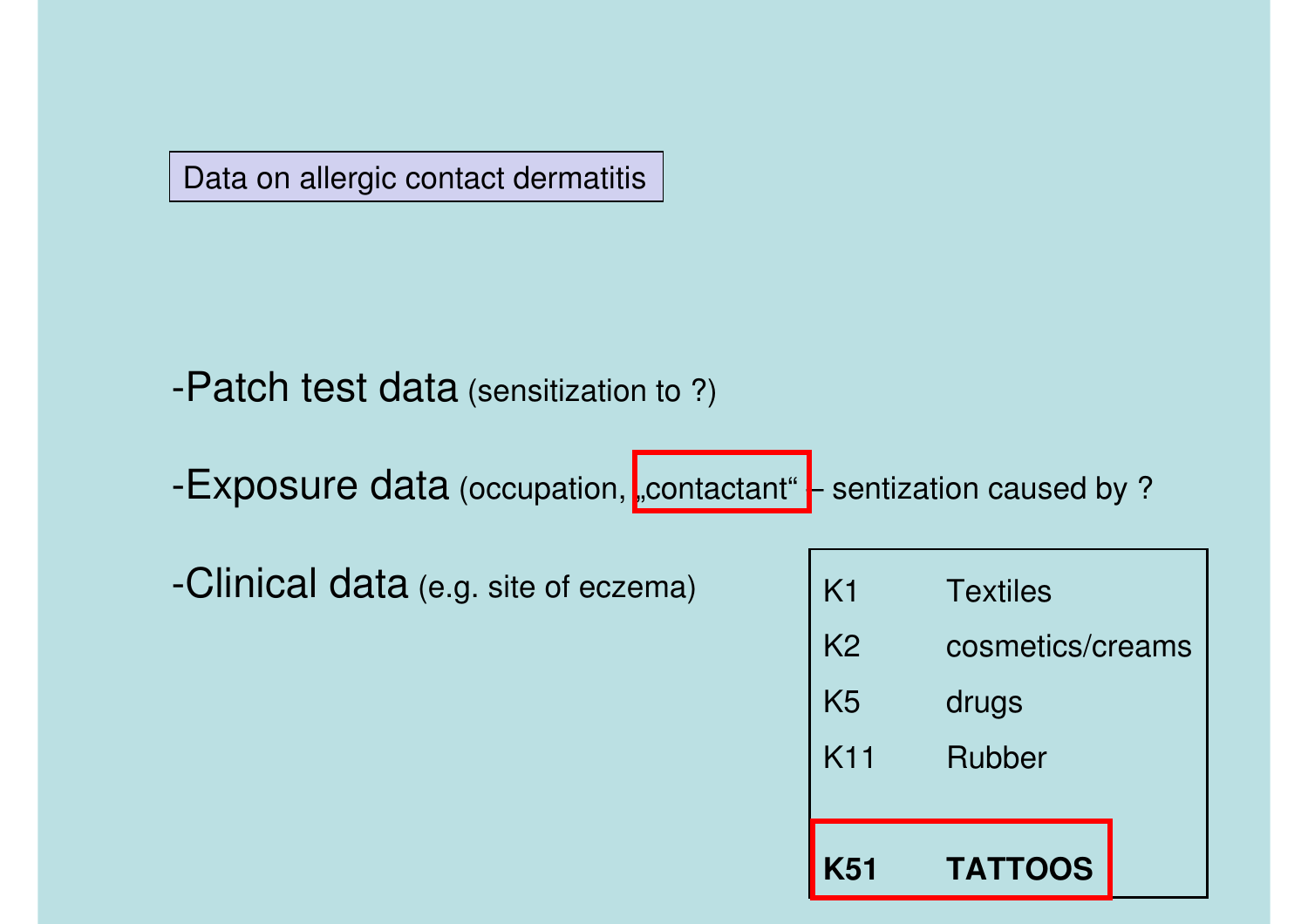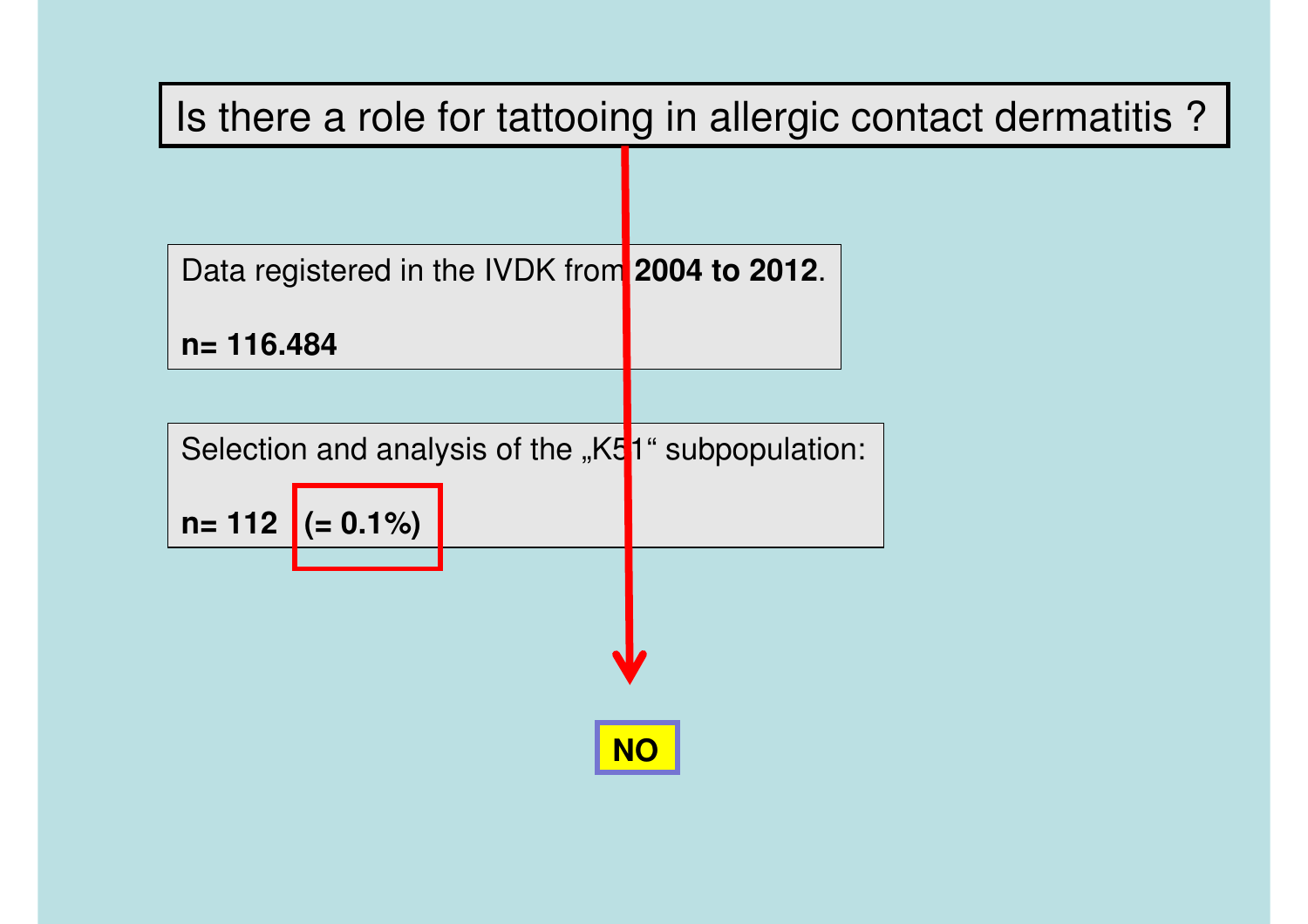### Selection and analysis of the "K51" subpopulation:

Patients were patch tested

a) with commercial patch test preparations

b) (some) with their "own material" (e.g. tattoo material)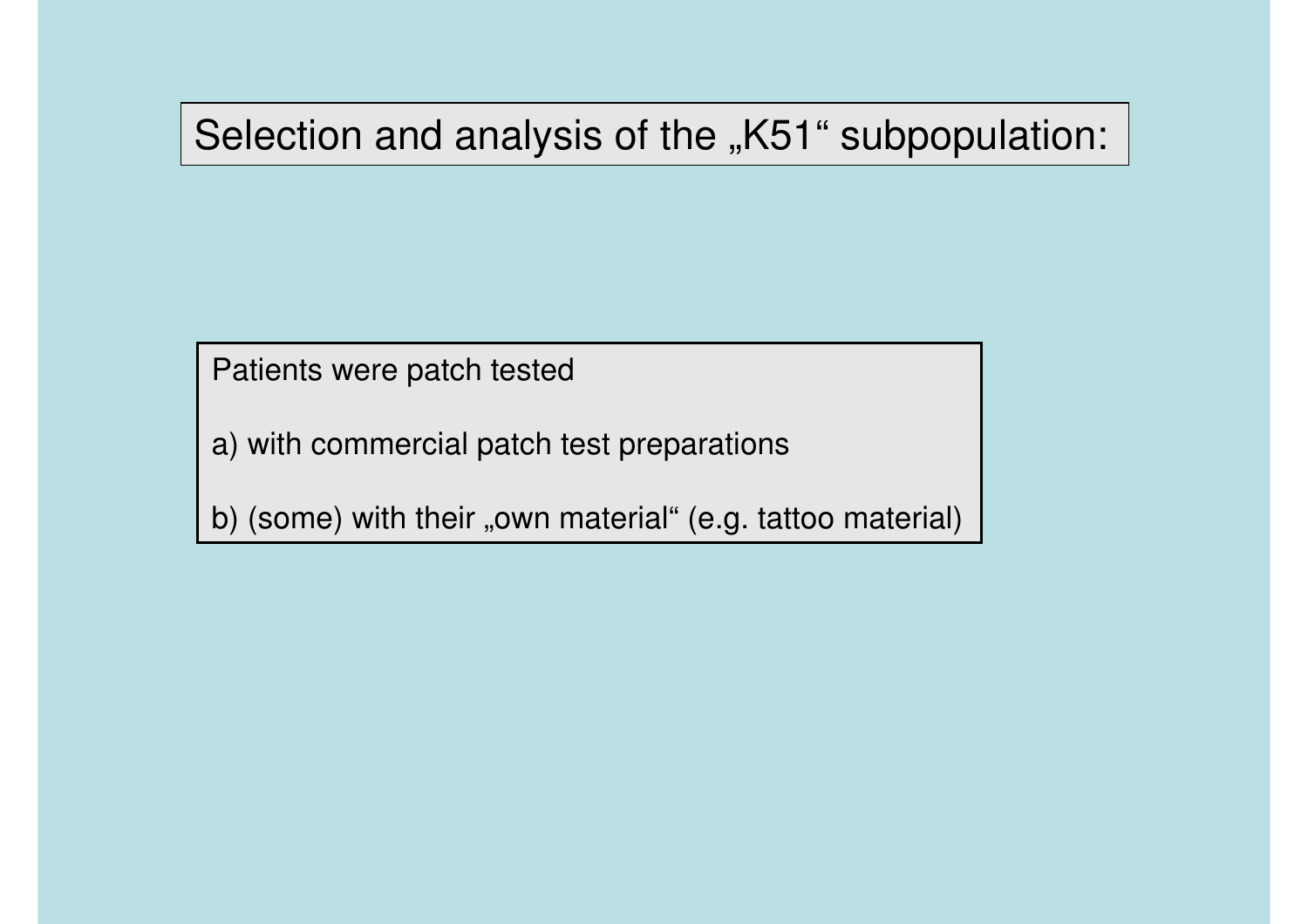| <b>Substance</b>                           | $\mathsf{n}$<br>tested | $\mathsf{n}$<br><b>Pos</b> | $%$ pos<br>(Stand). |
|--------------------------------------------|------------------------|----------------------------|---------------------|
| Nickel (II)-sulfat 6*H2O                   | 104                    | 16                         | 14.8                |
| p-Phenylendiamine (Free Base)<br>(C176060) | 49                     | 14                         | 24.6                |
| p-Toluylendiamine (free Base)              | 36                     | 12 <sub>1</sub>            | 23.9                |
| Disperse Orange 3 (CI 11005)               | 49                     | 12                         | 18.7                |
| p-Aminophenol (CI 76550)                   | 37                     | 11                         | 22.4                |
| N-Isopropyl-N'-phenyl-p-phenylendiamine    | 104                    | $\overline{\mathbf{8}}$    | 5.4                 |
| 3-Aminophenol                              | 25                     | 7                          | 19.5                |
| <b>Fragrance Mix</b>                       | 107                    |                            | 6.1                 |
| Myroxylon pereirae (Balm of Peru)          | 104                    | 7                          | 10.6                |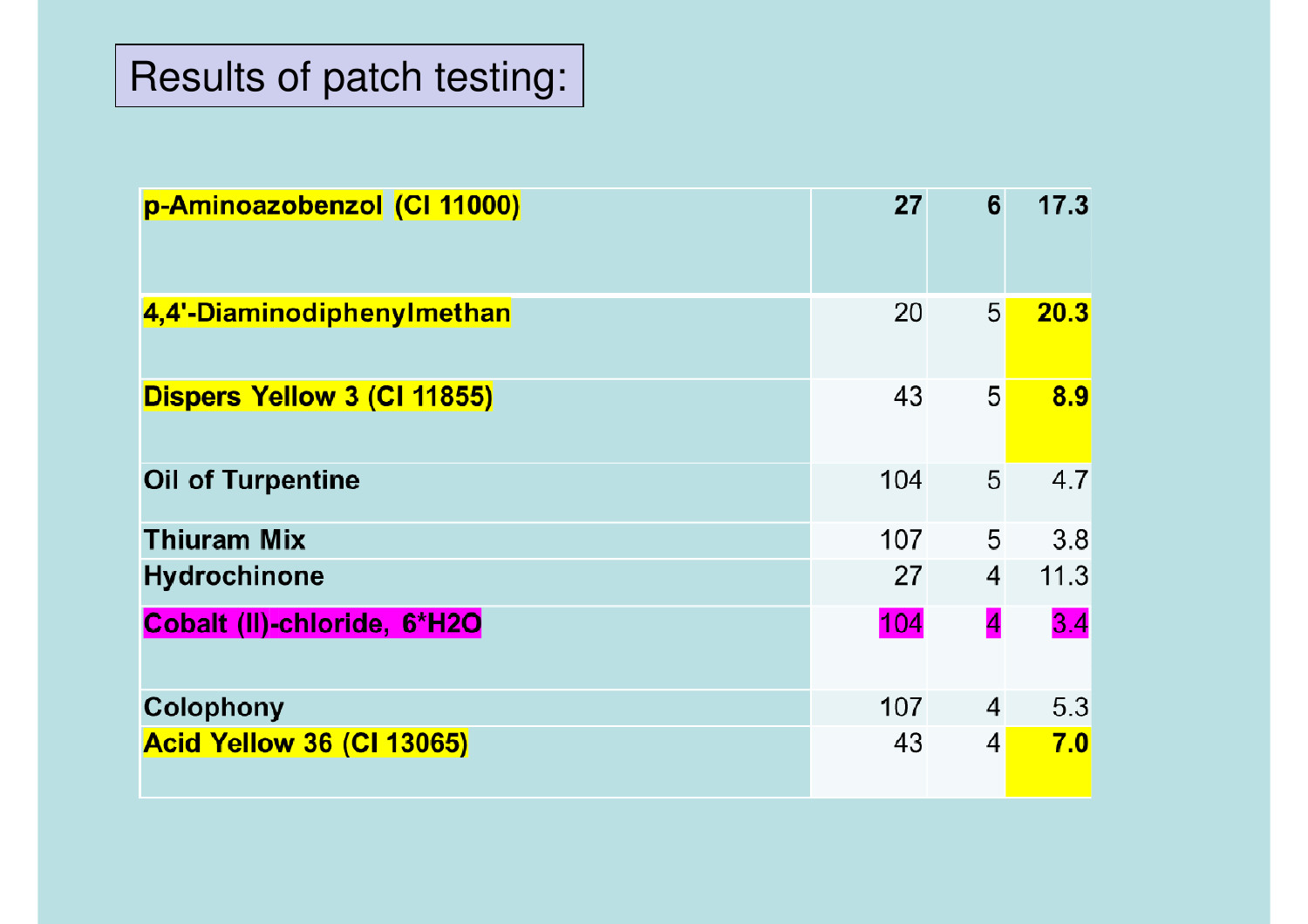### Possible explanations for this allergen pattern:

1. Primary sensitization to PPD (through temporary / Henna tattoos ?)

and cross reactions to other dyes

2. Primary sensitization to amino- and azo- dyes and cross reactions to PPDand derivatives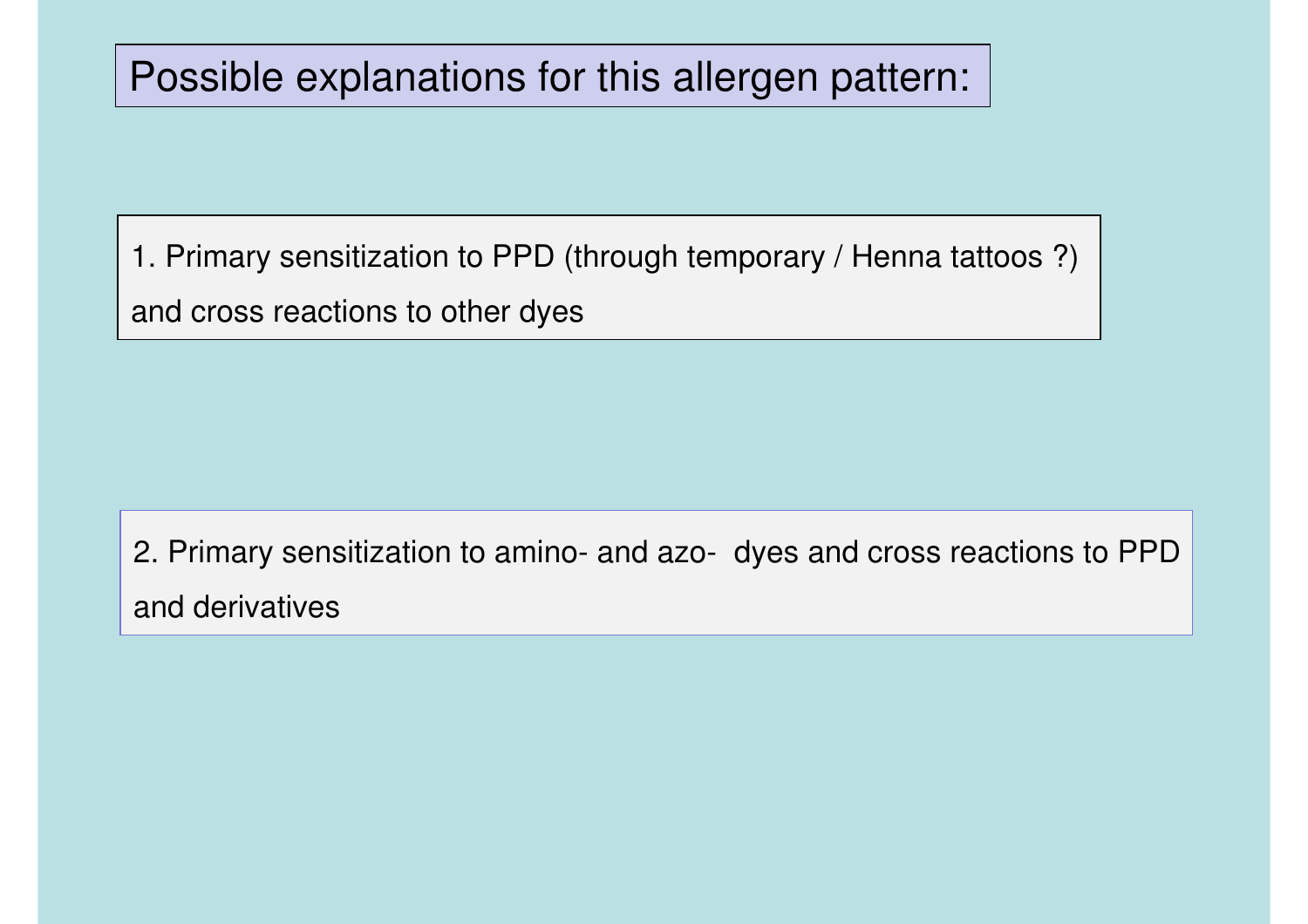

### ~ 3 / 4 of PPD allergics react to PTD\*

\*IVDK 2007 - 2009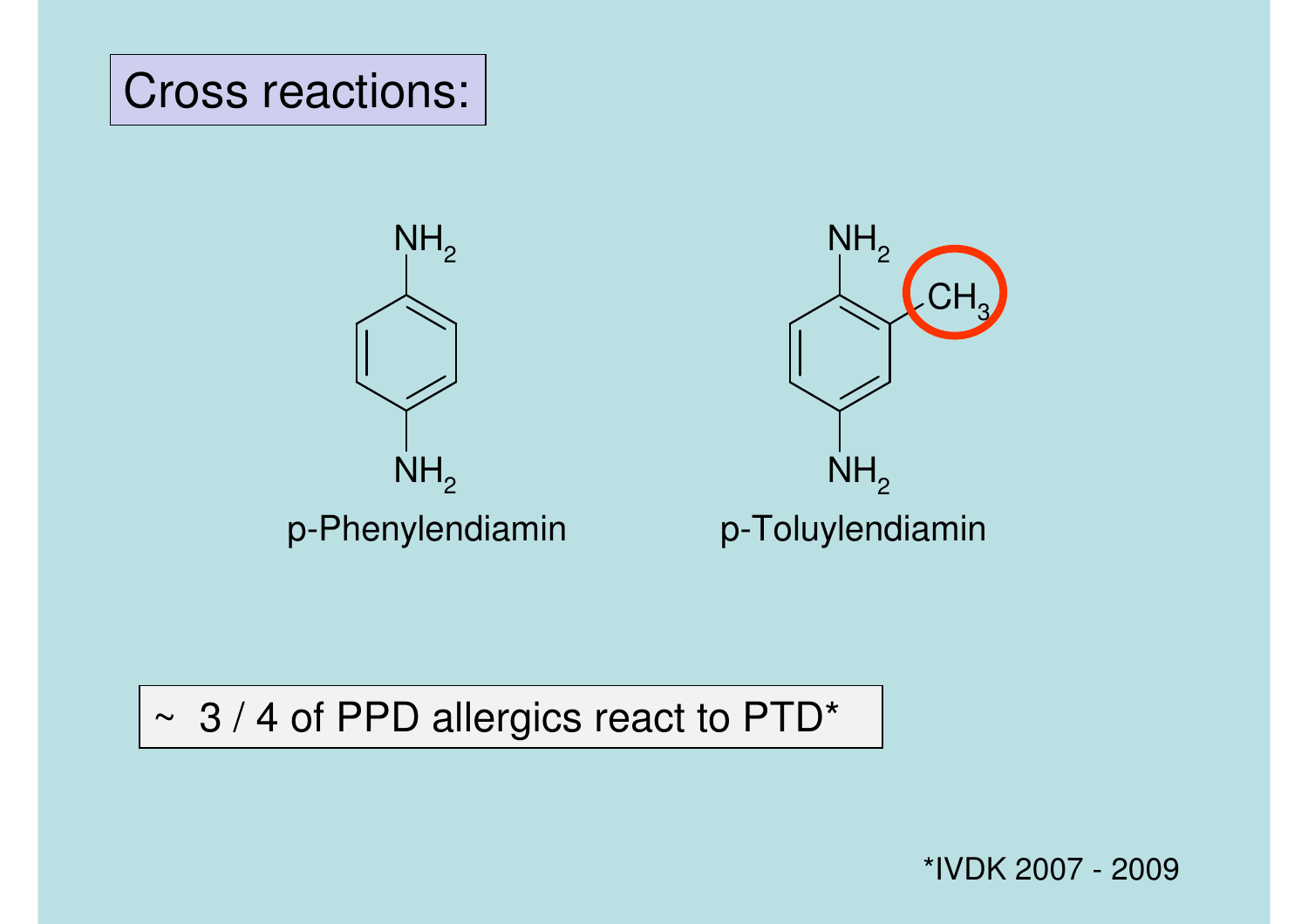Some patients ( $n=75$ ) were patch tested with their "own material"

**n= 24 with tattoo material**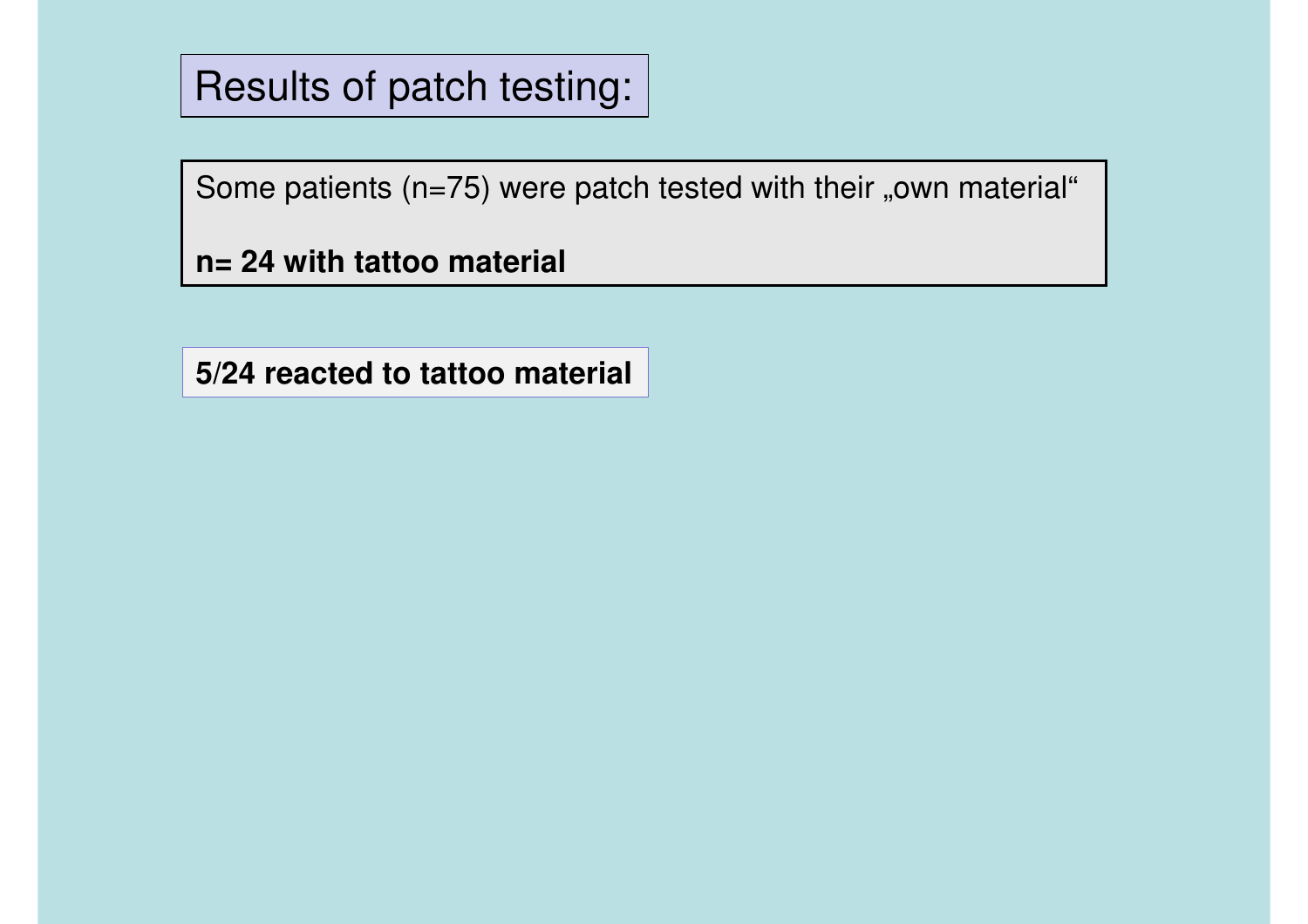Some patients  $(n=75)$  were patch tested with their "own material"

**n= 24 with tattoo material)**



| Permanent Make up lila      | 100 | $\%$ | THE R |
|-----------------------------|-----|------|-------|
| Permanent Make up bräunlich | 100 |      |       |
|                             |     |      |       |
| <b>Allergen</b>             |     |      |       |



| <b>Substanz für Tattoo</b> | 100 | $\frac{1}{2}$ |  |
|----------------------------|-----|---------------|--|
|                            |     |               |  |
| <b>Allergen</b>            |     |               |  |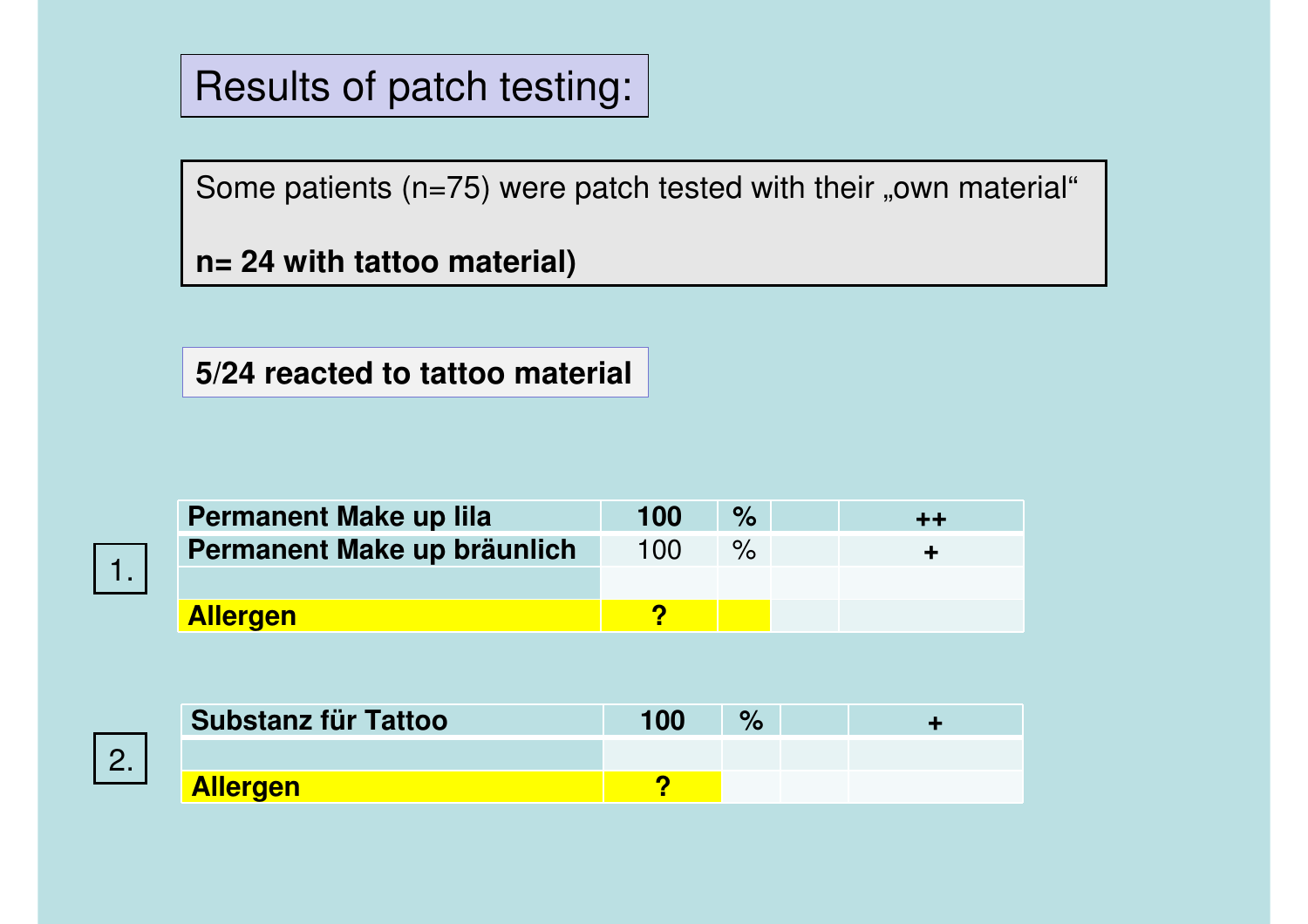#### **5/24 reacted to tattoo material**

| <b>Tattoofarbe rosa</b> | 100         | $\%$ |             | $(+)$  |
|-------------------------|-------------|------|-------------|--------|
|                         |             |      |             |        |
| <b>Allergens</b>        |             |      |             |        |
|                         |             |      |             |        |
| Cadmiumchlorid          | 0.5         | $\%$ | <b>Petr</b> | $+ +$  |
| <b>Cadmiumsulfat</b>    | $\mathbf 2$ | $\%$ | Aqu         | $\div$ |
| <b>Eisensulfat</b>      | 5           | $\%$ | <b>Petr</b> | $++$   |
|                         |             |      |             |        |

3.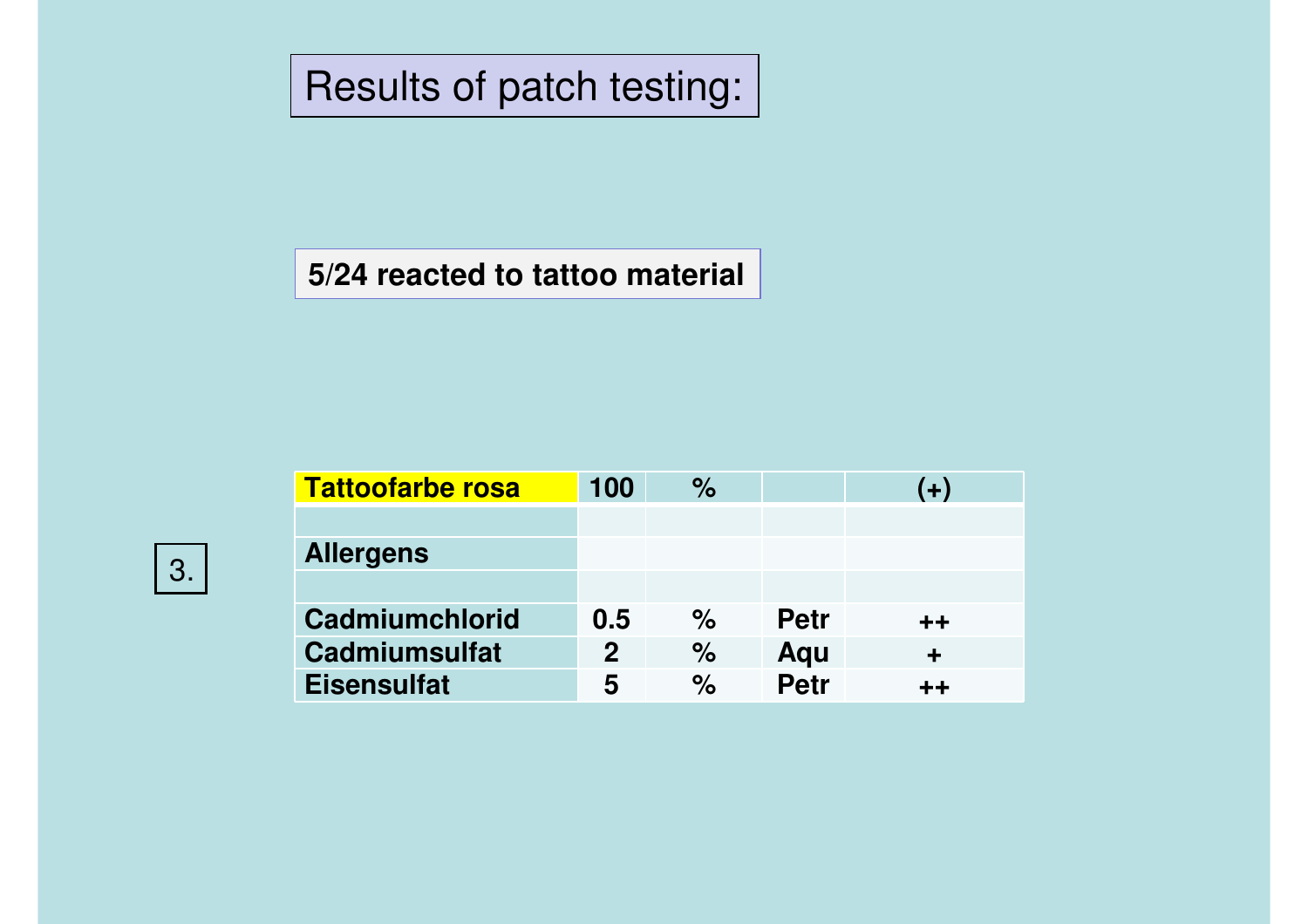| <b>Petr</b> |  |
|-------------|--|
| <b>Petr</b> |  |
|             |  |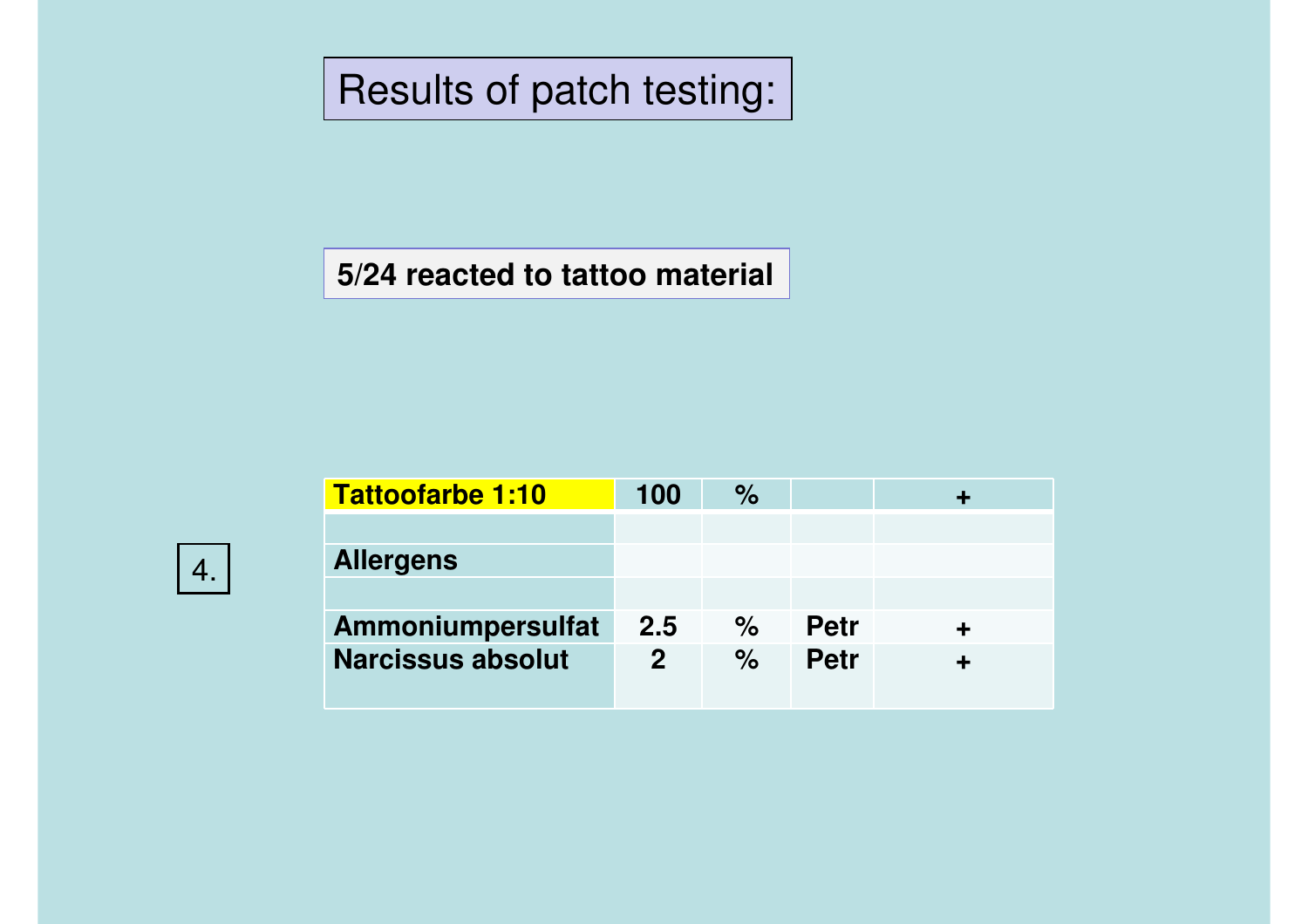| п |  |
|---|--|
|   |  |

| Deep Purple 20 z               | 100 | $\%$ |             |  |
|--------------------------------|-----|------|-------------|--|
|                                |     |      |             |  |
| <b>Allergens</b>               |     |      |             |  |
|                                |     |      |             |  |
| p-Phenylendiamin<br>(CI 76060) |     | $\%$ | <b>Petr</b> |  |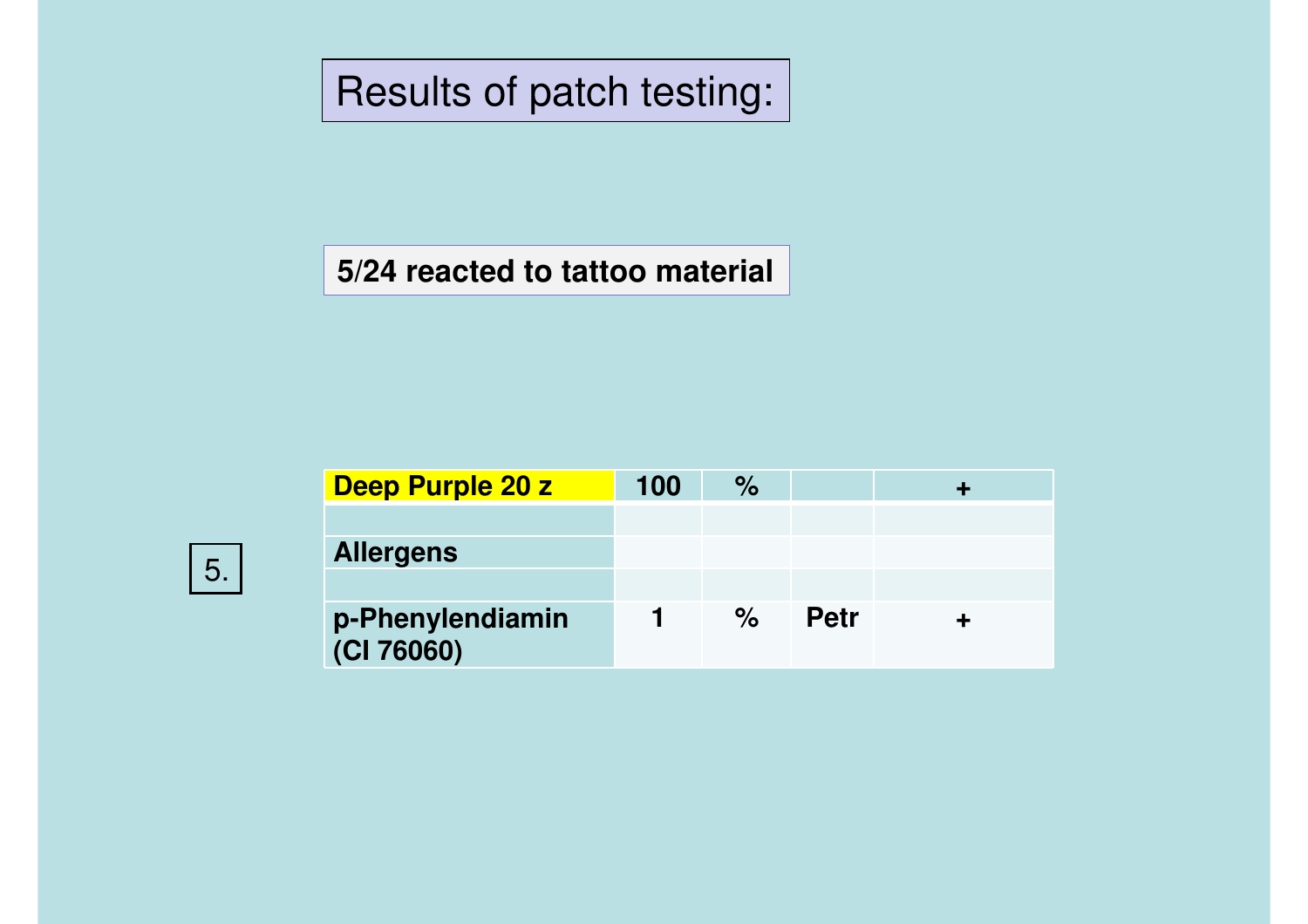### Intermediate Summary:

1. Contact allergy is rarely caused by tattooing

2. The allergen frequency and spectrum (**aromatic amines**) is plausibel

3. Anorganic pigments are rarely the cause of contact allergy

(except Ni containing)

### HOWEVER: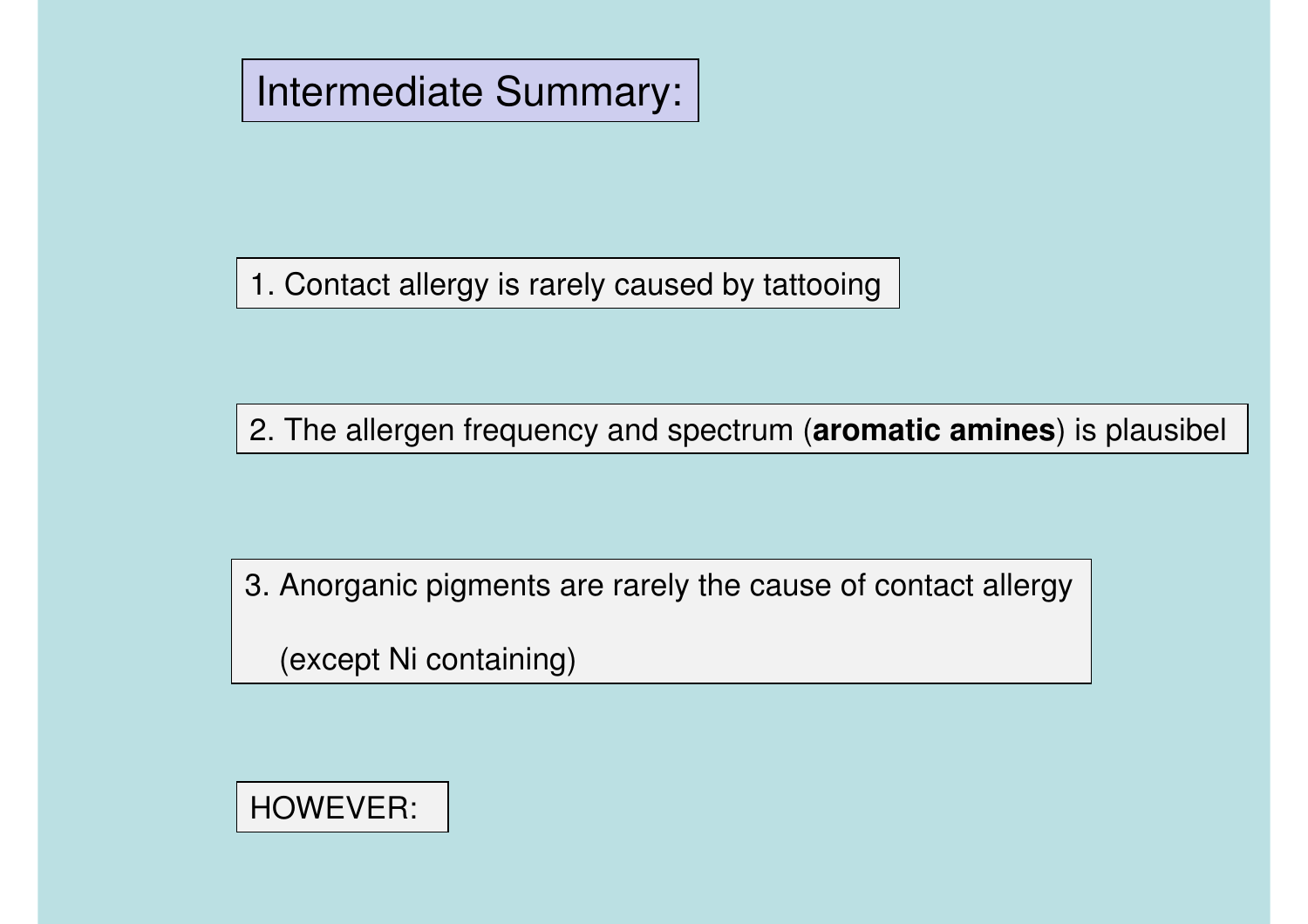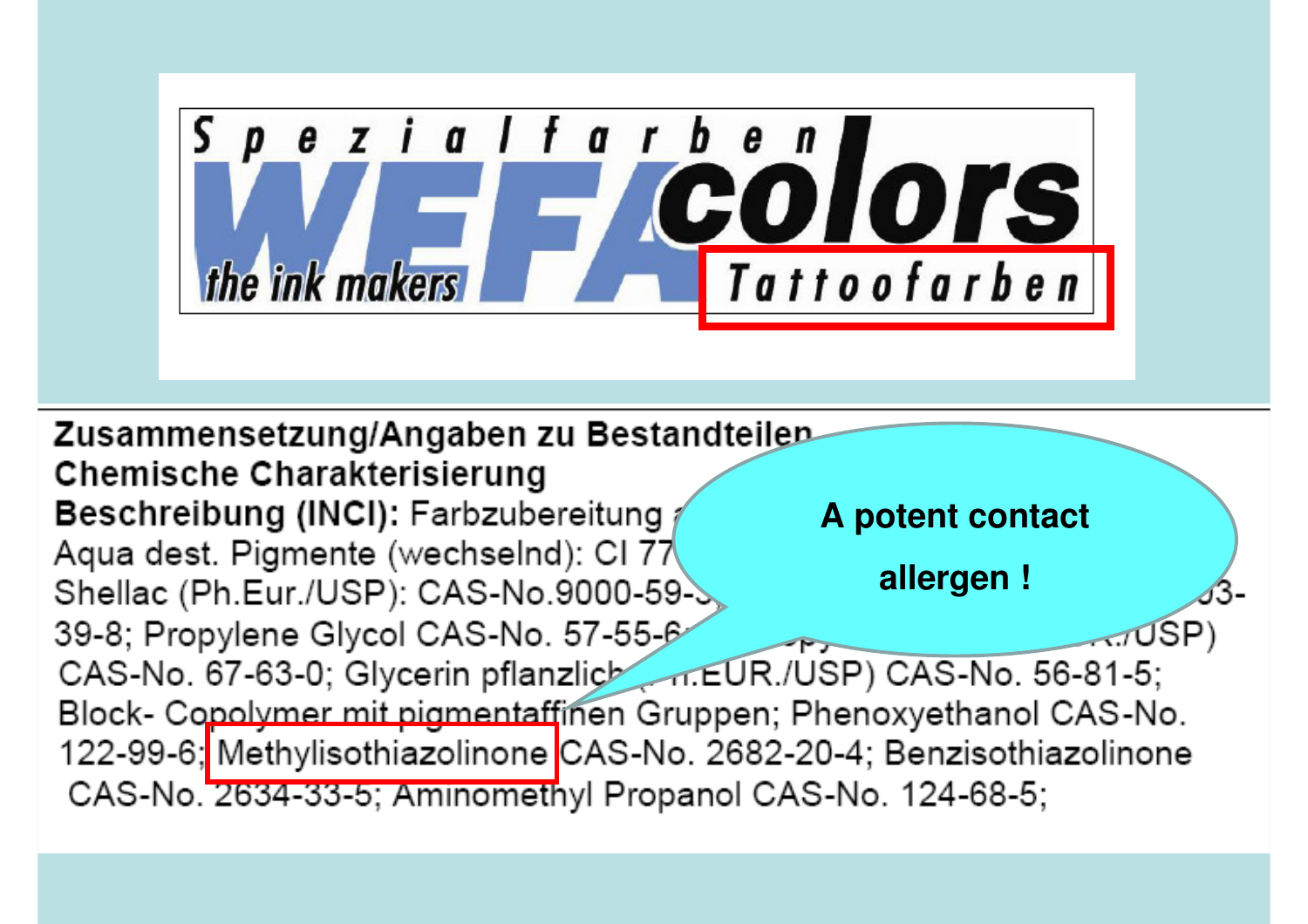### Identification of new problems by surveillance



#### **Preservative**

in:

- paints
- -glues
- -metal working fluids,
- liquid soaps….
- -Cosmetics

#### Tattoo inks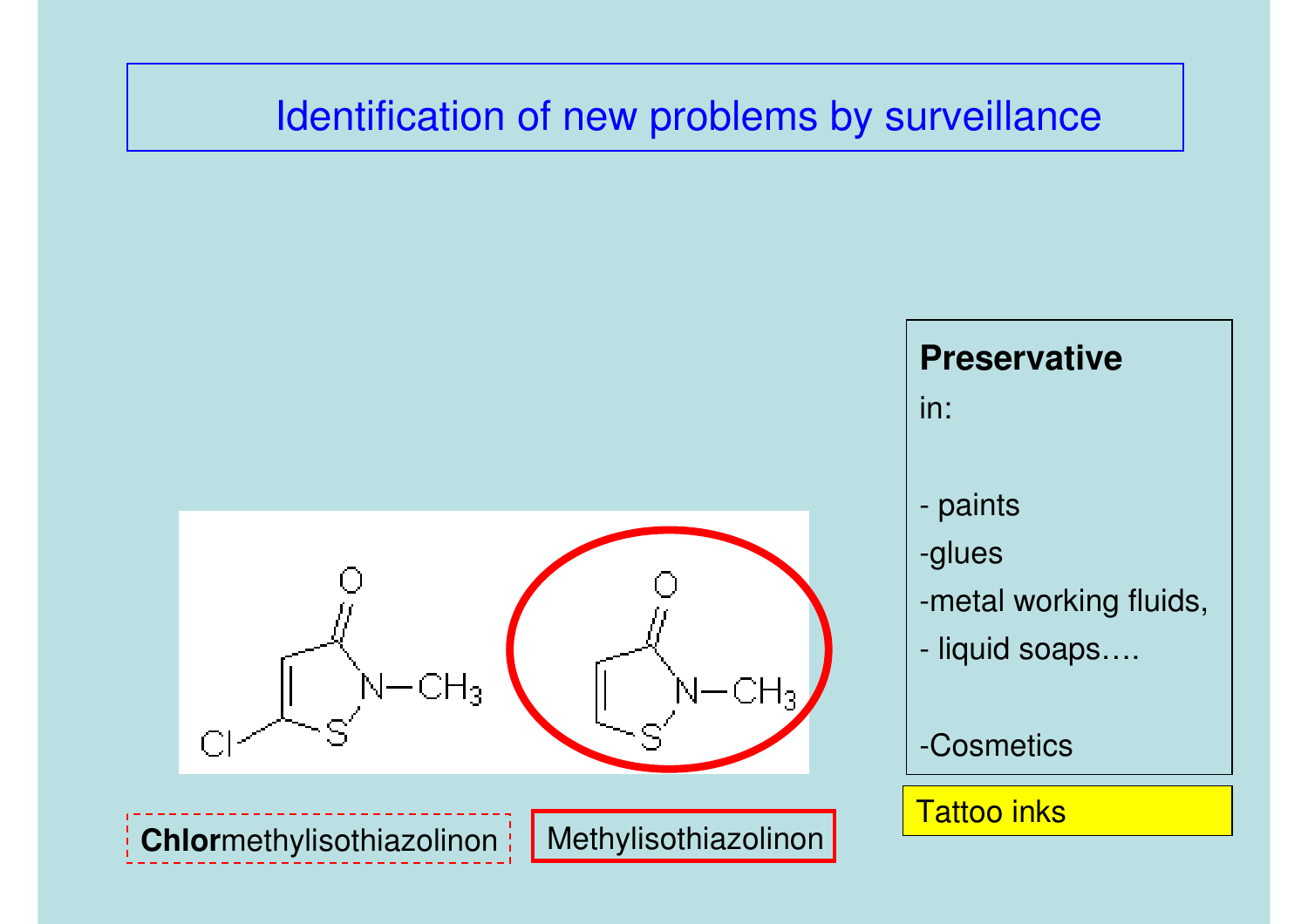# **Allergic reactions to Methylisothiazolinone** (IVDK 2009 and 2012)

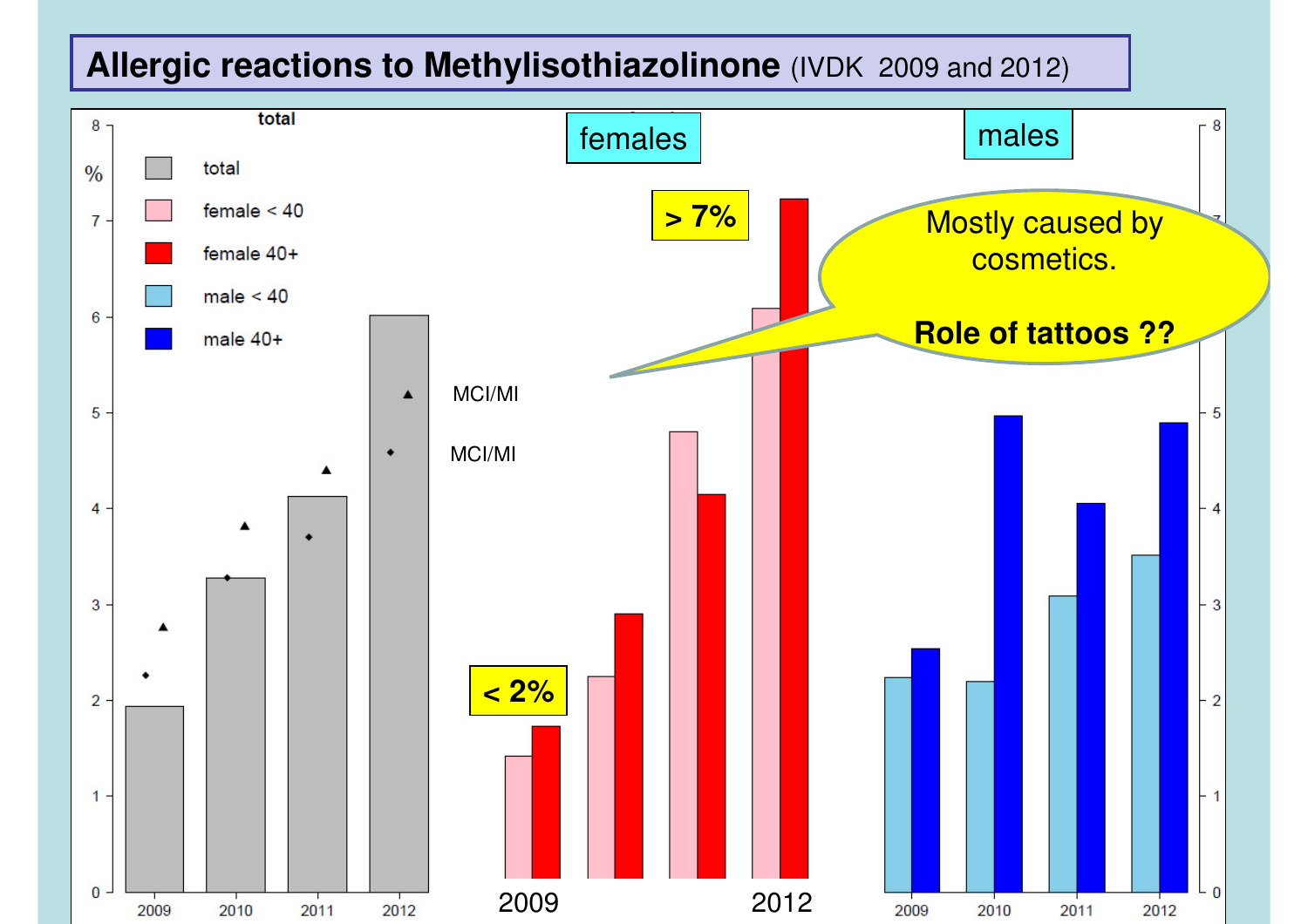#### **Are Contact Allergies due to Tattooing a Problem ?**

#### Textile allergy



(**aromatic amino /azo compounds**)

**in tattoos**

Hair dye allergy

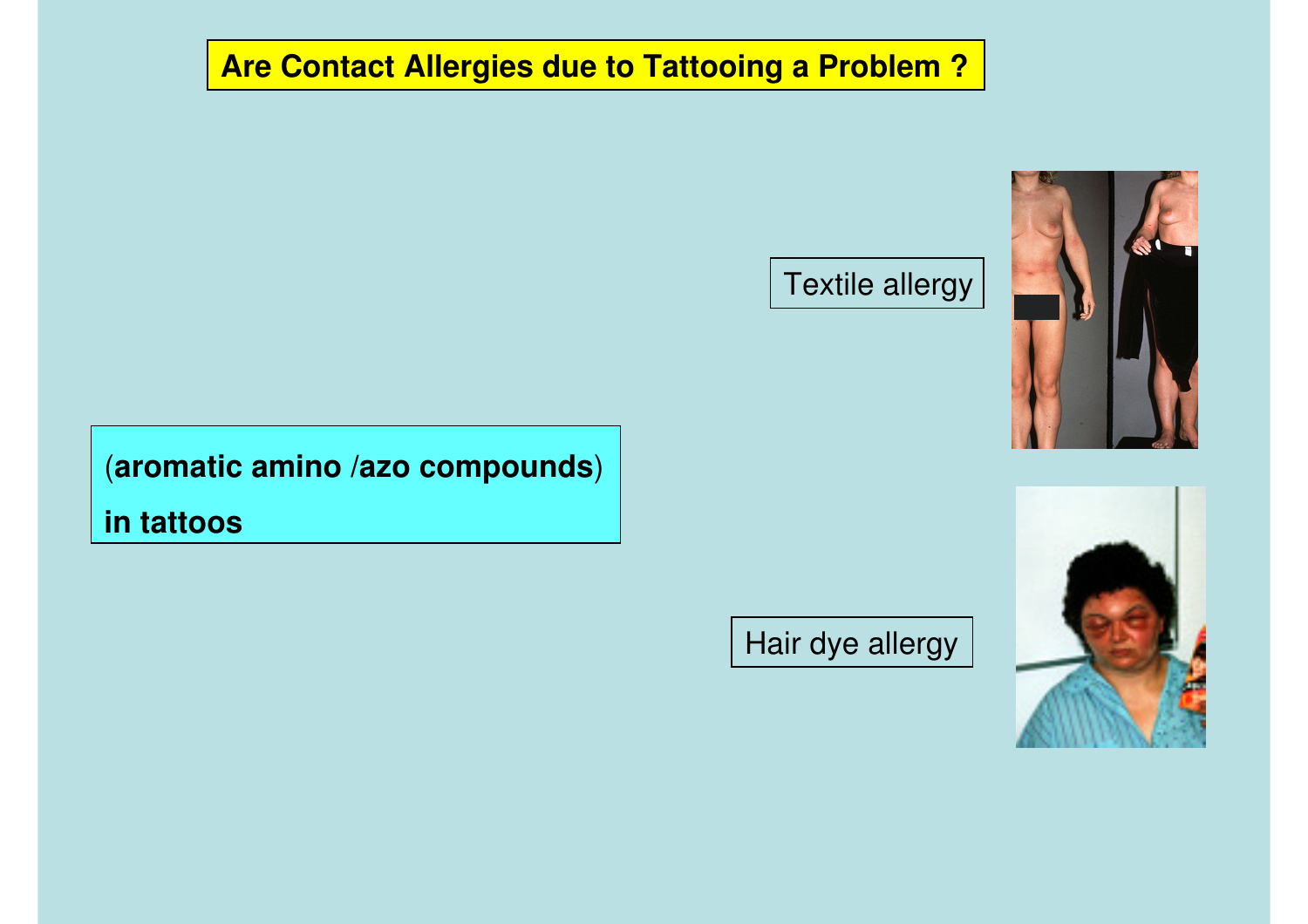#### **Are Contact Allergies due to Tattooing a Problem ?**

Wall paints

#### **Preservative: methylisothiazolinone**

**in tattoos**



cosmetics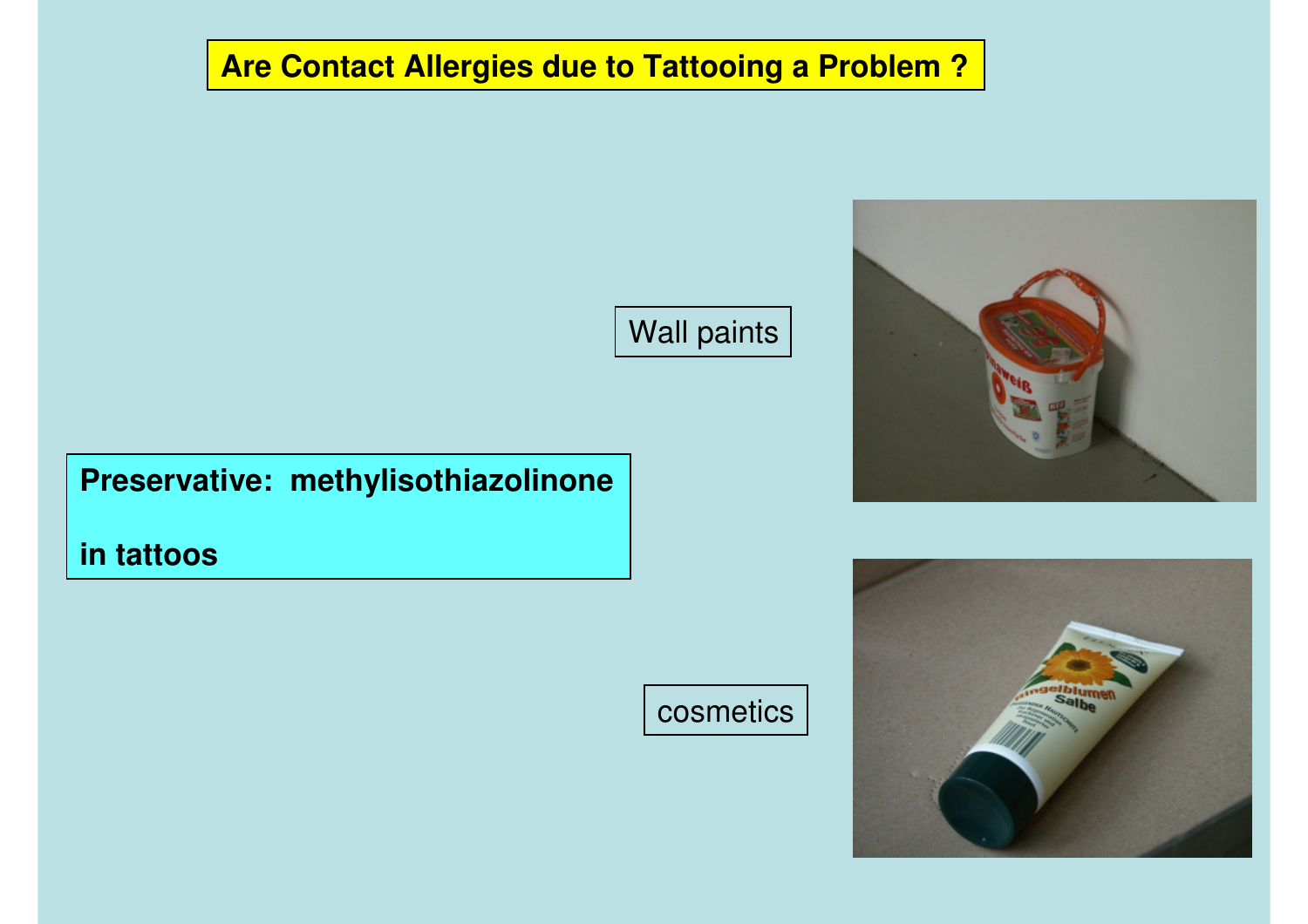### **The Problem:**





# **"Promiscuity ofthe allergen"**